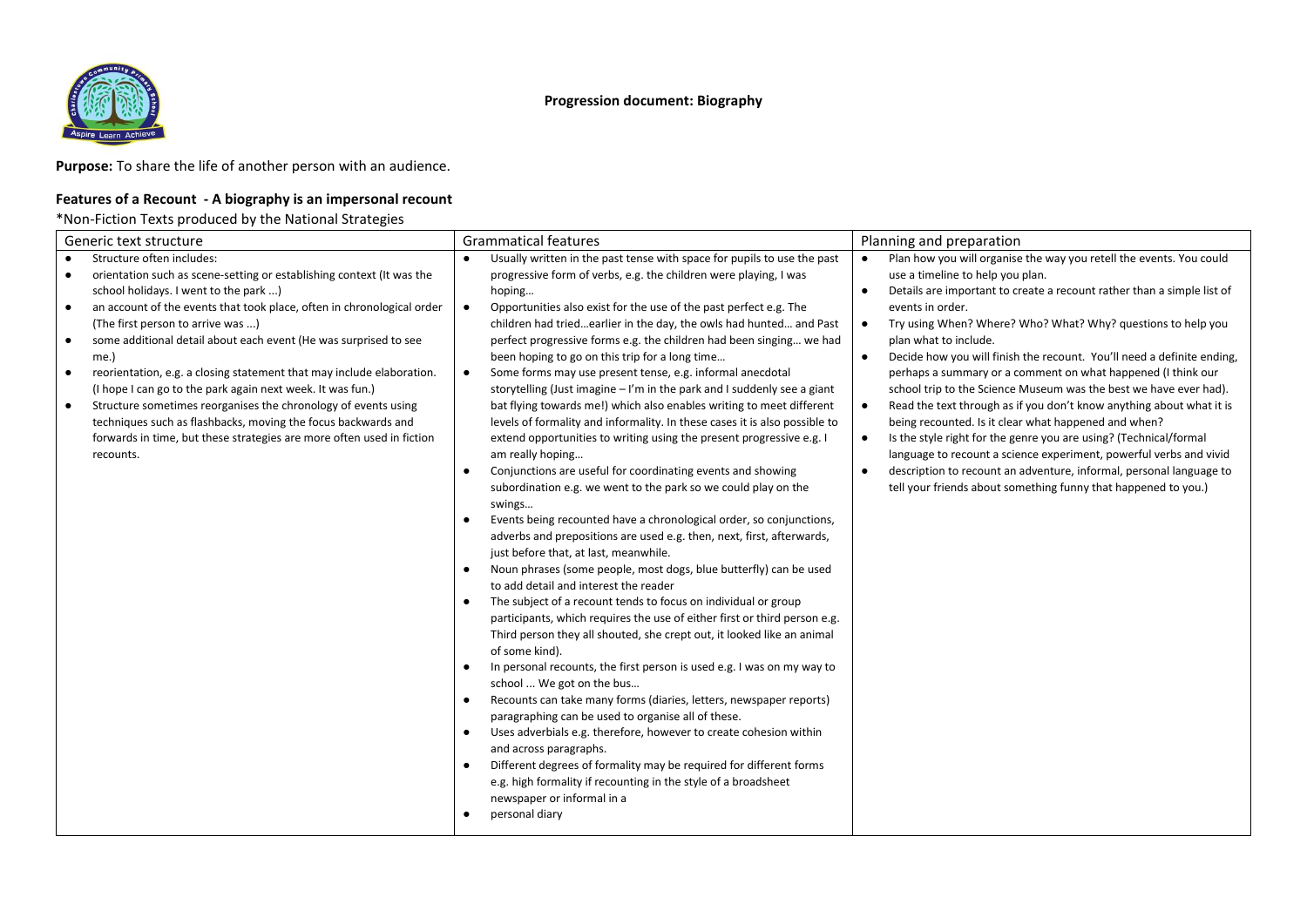## **Progression by year group**

\*Jane Considine text progression document

| <b>Text Structure</b> |                                                                                                                                                                            | Sentence                                                                                 | <b>Useful Vocab</b>                                                                                                                                                                          | <b>Word classes</b>                                                                                                                                                                                                                                                                                                                                                                                                        | Punctuation                                                                                                                                                                                                                             |
|-----------------------|----------------------------------------------------------------------------------------------------------------------------------------------------------------------------|------------------------------------------------------------------------------------------|----------------------------------------------------------------------------------------------------------------------------------------------------------------------------------------------|----------------------------------------------------------------------------------------------------------------------------------------------------------------------------------------------------------------------------------------------------------------------------------------------------------------------------------------------------------------------------------------------------------------------------|-----------------------------------------------------------------------------------------------------------------------------------------------------------------------------------------------------------------------------------------|
|                       | Ideas grouped together in time<br>sequence.<br>Written in third person.<br>Written in the past tense.<br>Focused on individual or group<br>participants e.g. He, she, they | Simple connectives are used to<br>construct simple sentences e.g. and,<br>but, then, so. | First<br>Next<br>After<br>Finally<br>When he/she was<br>born<br>When he/she was<br>five<br>years old<br>An interesting<br>thing<br>about<br>A fact about<br>He/she will be<br>remembered for | Noun<br>What a noun is.<br>Regular plural nouns with 'er'<br>Verbs<br>Third person, first person singular<br>. Ending added to verbs where there<br>is change to root.<br>Simple past tense 'ed'<br><b>Adjectives</b><br>Add 'er' and 'est' to adjectives where<br>no change is needed to root word.<br>Connectives/conjunctions<br>Join words and sentences using<br>and/then.<br><b>Tense</b><br>Simple past tense 'ed'. | Use spaces to separate words.<br>Begin to use full stops.<br>Begin to use exclamation marks.<br>Begin to use exclamation marks.<br>Capital letters for start of sentence, names,<br>personal pronouns.<br>Read words with contractions. |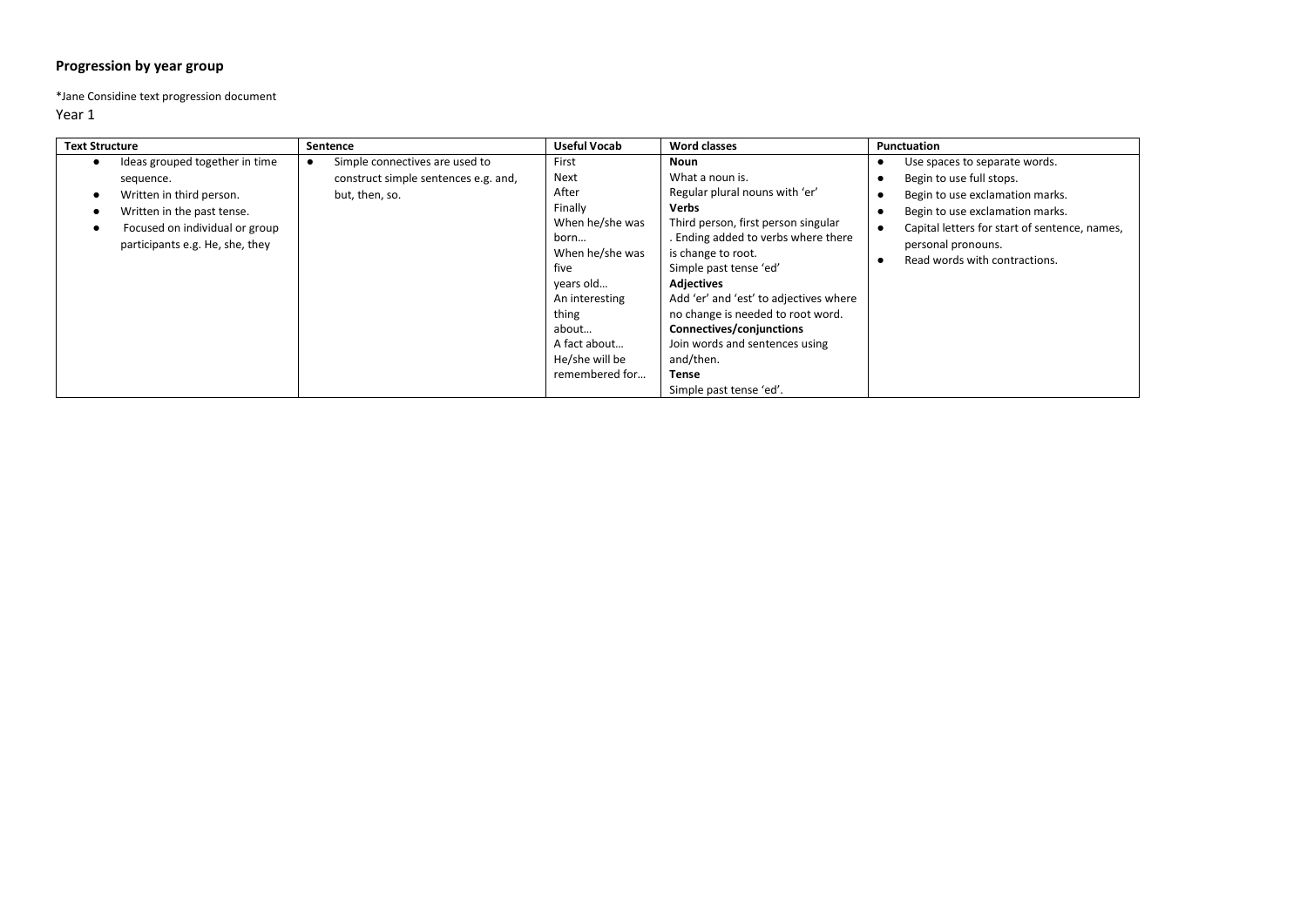| <b>Text Structure</b>                                                                                                                                                                                                | Sentence                                                                                                                                                                                                                                                             | <b>Useful Vocab</b>                                                                                                                                                                                                           | <b>Word classes</b>                                                                                                                                                                                                                                                                                                                                                                                                                                                                                                                                                                                               | Punctuation (new to year group)                                                                                                                                                                                                                                                                                                                        |
|----------------------------------------------------------------------------------------------------------------------------------------------------------------------------------------------------------------------|----------------------------------------------------------------------------------------------------------------------------------------------------------------------------------------------------------------------------------------------------------------------|-------------------------------------------------------------------------------------------------------------------------------------------------------------------------------------------------------------------------------|-------------------------------------------------------------------------------------------------------------------------------------------------------------------------------------------------------------------------------------------------------------------------------------------------------------------------------------------------------------------------------------------------------------------------------------------------------------------------------------------------------------------------------------------------------------------------------------------------------------------|--------------------------------------------------------------------------------------------------------------------------------------------------------------------------------------------------------------------------------------------------------------------------------------------------------------------------------------------------------|
| Brief introduction and conclusion.<br>Written in the past tense e.g. He<br>went She travelled<br>Main ideas organised in groups.<br>Ideas organised in chronological<br>order using connectives that signal<br>time. | Subject/verb sentences e.g. He was They<br>$\bullet$<br>were It happened<br>Some modal verbs introduced e.g. would,<br>$\bullet$<br>could, should.<br>Use simple adverbs e.g. quickly, slowly.<br>$\bullet$<br>Use simple noun phrases e.g. large crowd<br>$\bullet$ | As a child<br>As a teenager<br>At a young age<br>Many years later<br>One of the<br>interesting things<br>aboutwas In my<br>view<br>His/Her/Their life<br>was<br>I believe<br>He/She/They<br>was/were<br>He/She/They<br>became | <b>Noun</b><br>Form nouns using suffixes and<br>compounding.<br>Expanded noun phrases for<br>description.<br>Add 'es' to nouns.<br><b>Verbs</b><br>Progressive form of verbs in the<br>past and present tense.<br>Add 'es', 'ed' and 'ing' to verbs.<br><b>Adjectives</b><br>Add 'er' and 'est' to adjectives<br>where no change is needed to<br>root word.<br>Connectives/conjunctions<br>Subordination - when, if, that,<br>because<br>Coordination - or, and, but.<br><b>Tense</b><br>Correct and consistent use of<br>past and present tense.<br><b>Adverbs</b><br>'ly' added to adjective to form<br>adverb. | Use spaces that reflect the size of the<br>$\bullet$<br>letters.<br>Use full stops correctly.<br>Use question marks correctly.<br>$\bullet$<br>Use exclamation marks correctly.<br>Use capital letters correctly.<br>Apostrophes for contractions.<br>Possessive apostrophes for singular<br>nouns.<br>Commas to separate items in lists.<br>$\bullet$ |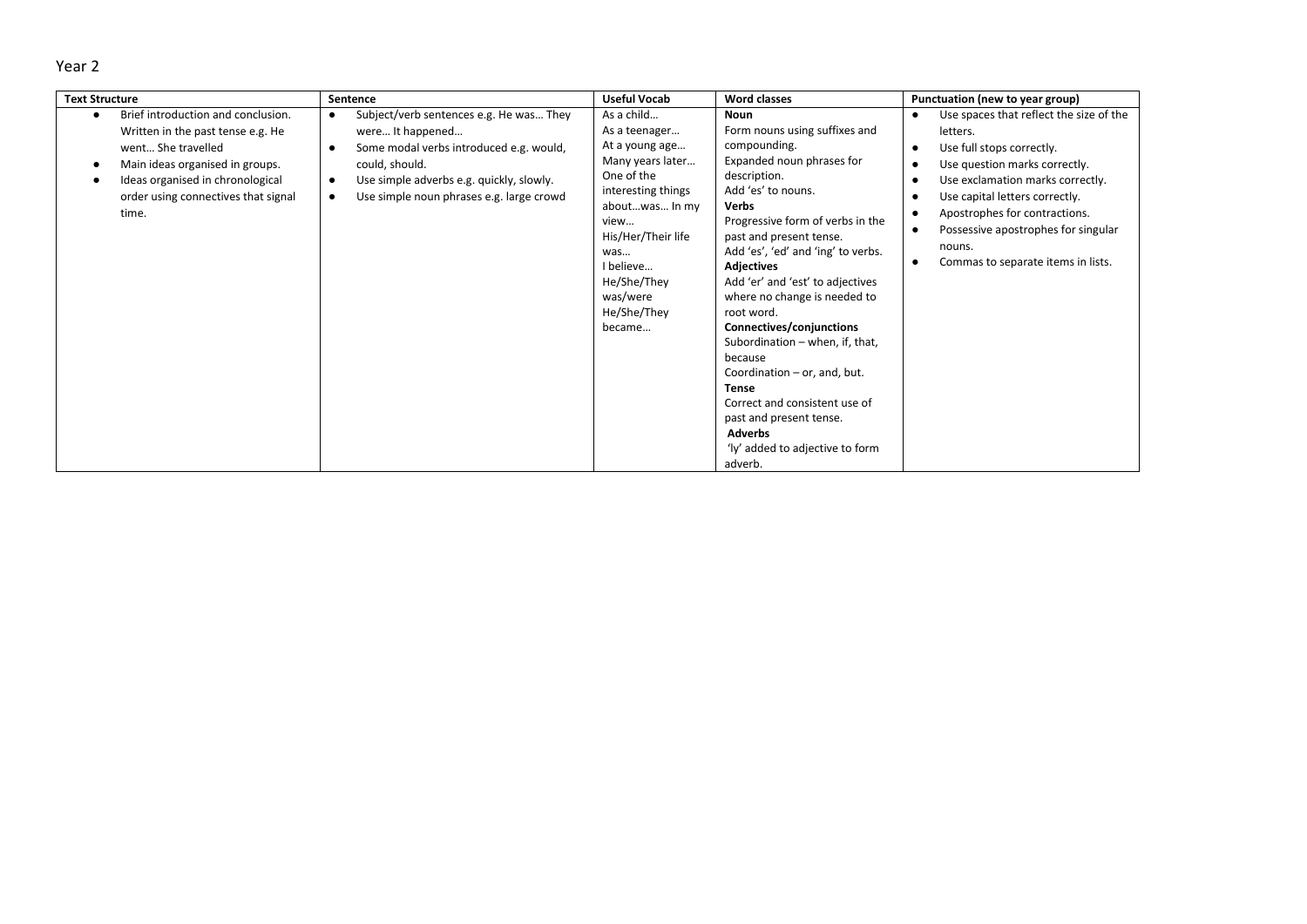| <br>۰.<br>× | M.<br>٠ |
|-------------|---------|
|-------------|---------|

| <b>Text Structure</b>                                                                                                                    | Sentence                                                                                                                                                                                                                                        | <b>Useful Vocab</b>                                                                                                                                                                  | <b>Word classes</b>                                                                                                                                                                                                                                                                                                                                                                                                                                                                              | Punctuation (new to year group)                                                     |
|------------------------------------------------------------------------------------------------------------------------------------------|-------------------------------------------------------------------------------------------------------------------------------------------------------------------------------------------------------------------------------------------------|--------------------------------------------------------------------------------------------------------------------------------------------------------------------------------------|--------------------------------------------------------------------------------------------------------------------------------------------------------------------------------------------------------------------------------------------------------------------------------------------------------------------------------------------------------------------------------------------------------------------------------------------------------------------------------------------------|-------------------------------------------------------------------------------------|
| Clear introduction.<br>Organised into paragraphs shaped<br>around key events.<br>A closing statement to summarise the<br>overall impact. | Simple sentences with extra description.<br>Some complex sentences using when, if, as<br>etc.<br>Tense consistent e.g. modal verbs can/will<br>Adverbials e.g. When they have a problem,<br>we played after tea. It was scary in the<br>tunnel. | During his/her/their<br>early life<br>Soon afterwards<br>Sometimes they<br>Strangely<br>One of the most<br>remarkable facts<br>about<br>His/her/their<br>greatest<br>achievement was | Noun<br>Form nouns using prefixes.<br>Nouns and pronouns used to<br>avoid repetition.<br><b>Verbs</b><br>Present perfect forms of verbs<br>instead of 'the'<br><b>Adjectives</b><br>Choose appropriate adjectives.<br>Connectives/conjunctions<br>Express time and cause (when,<br>so, before, after, while, because)<br><b>Tense</b><br>Correct and consistent use of<br>past and present tense.<br><b>Adverbs</b><br>Introduce/revise adverbs.<br>Express time and cause; then,<br>next, soon. | Introduce possessive apostrophes for<br>plural nouns.<br>Introduce inverted commas. |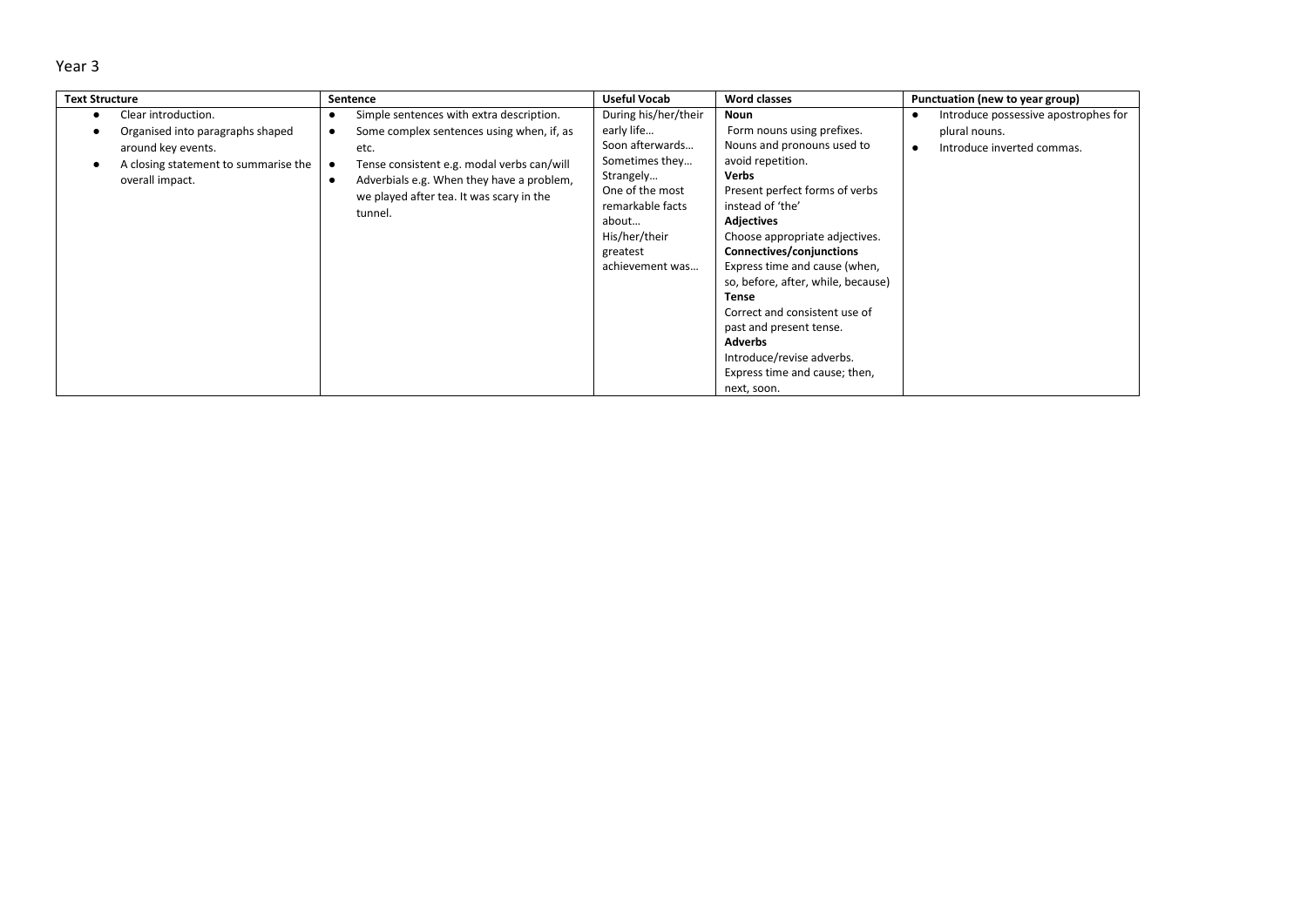| <b>Text Structure</b>                                                                                                                                                                                                                                       | Sentence                                                                                                                                                                                                                                                                                                                                                                                                                                                  | <b>Useful Vocab</b>                                                                                                                                                                                                                                                                                                                                                              | <b>Word classes</b>                                                                                                                                                                                                                                                                                                                                                                                                                                                                                                              | Punctuation (new to year group)                                                                                                                                     |
|-------------------------------------------------------------------------------------------------------------------------------------------------------------------------------------------------------------------------------------------------------------|-----------------------------------------------------------------------------------------------------------------------------------------------------------------------------------------------------------------------------------------------------------------------------------------------------------------------------------------------------------------------------------------------------------------------------------------------------------|----------------------------------------------------------------------------------------------------------------------------------------------------------------------------------------------------------------------------------------------------------------------------------------------------------------------------------------------------------------------------------|----------------------------------------------------------------------------------------------------------------------------------------------------------------------------------------------------------------------------------------------------------------------------------------------------------------------------------------------------------------------------------------------------------------------------------------------------------------------------------------------------------------------------------|---------------------------------------------------------------------------------------------------------------------------------------------------------------------|
| Clear introduction and conclusion.<br>Links between sentences help to<br>navigate the reader from one idea to<br>the next.<br>Paragraphs organised correctly<br>around key events.<br>Elaboration is used to reveal the<br>writer's emotions and responses. | Variation in sentence structures e.g. While<br>Variation in sentence structures e.g. While<br>$\bullet$<br>we watched the sealion show<br>Use embedded/relative clauses e.g.<br>Penguins, which are very agile,<br>Include adverbs to show how often e.g.<br>additionally, frequently, rarely.<br>Sentences build from a general idea to more<br>specific.<br>Use emotive language to show personal<br>response e.g. fabulous, showcase inspired<br>me to | In his /her/their<br>early years<br>By the time<br>he/she/they had<br>In his/ her/their final<br>years<br>What is clear is<br>that<br>Even though<br>he/she/they<br>was/were<br>not popular at the<br>time,<br>Although feeling ran<br>high in the<br>community,<br>In many ways it<br>wasn't until<br>He/She/They might<br>have<br>been<br>His/Her/Their one<br>regret was that | <b>Noun</b><br>Nouns and pronouns used for<br>clarity and cohesion.<br>Noun phrases expanded by the<br>addition of modifying adjectives,<br>nouns and prepositional phrases.<br><b>Verbs</b><br>Standard English forms for verbs.<br><b>Adjectives</b><br>Choose appropriate adjectives<br>Connectives/conjunctions<br>Use a wide range of connectives.<br><b>Tense</b><br>Correct use of past and present<br>tense.<br>Adverbs<br>Know what an adverbial phrase<br>is.<br>Fronted adverbials<br>Comma after fronted adverbials. | Apostrophe to mark singular and<br>plural possession.<br>Commas after fronted adverbials.<br>Use inverted commas and other<br>punctuation to indicate direct speech |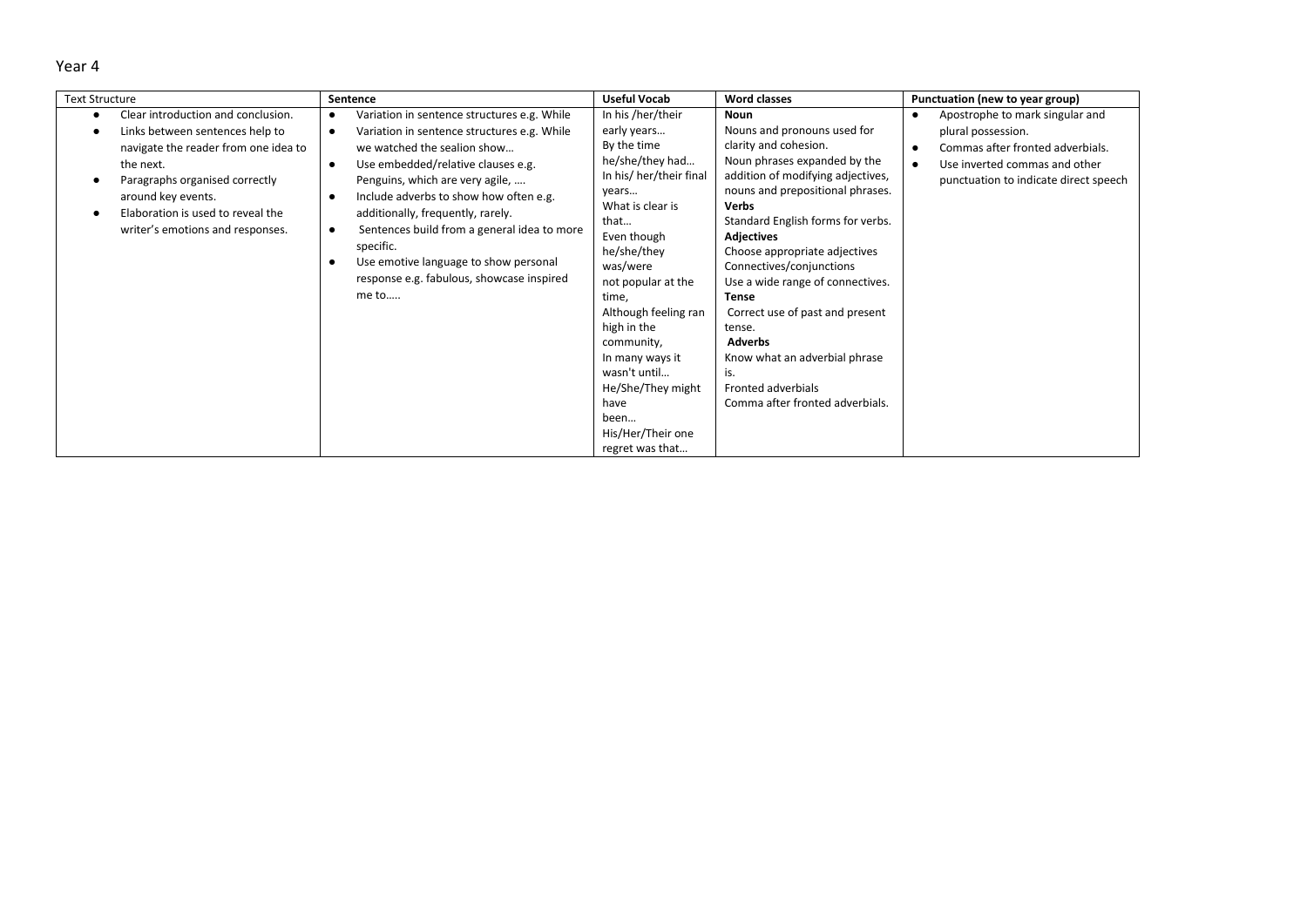| <b>Text Structure</b>                                                                                                                                                                                                                                                                                                                                        | Sentence                                                                                                                                                                                                                                                             | <b>Useful Vocab</b>                                                                                                                                                                                                   | <b>Word classes</b>                                                                                                                                                                                                                                                                                                                                                                                                                                                                                                                                                            | Punctuation (new to year group)                                                                       |
|--------------------------------------------------------------------------------------------------------------------------------------------------------------------------------------------------------------------------------------------------------------------------------------------------------------------------------------------------------------|----------------------------------------------------------------------------------------------------------------------------------------------------------------------------------------------------------------------------------------------------------------------|-----------------------------------------------------------------------------------------------------------------------------------------------------------------------------------------------------------------------|--------------------------------------------------------------------------------------------------------------------------------------------------------------------------------------------------------------------------------------------------------------------------------------------------------------------------------------------------------------------------------------------------------------------------------------------------------------------------------------------------------------------------------------------------------------------------------|-------------------------------------------------------------------------------------------------------|
| Developed introduction and<br>conclusion including elaborated<br>personal response.<br>Description of events are detailed<br>and engaging.<br>The information is organised<br>chronologically with clear signals to<br>the reader about time, place and<br>personal response.<br>Purpose of the recount an experience<br>revealing the writer's perspective. | Sentence length varied e.g short/long.<br>$\bullet$<br>Active and passive voice used deliberately to<br>$\bullet$<br>heighten engagement. e.g. Giraffes left the<br>enclosure.<br>Wide range of subordinate connectives e.g.<br>$\bullet$<br>whilst, until, despite. | In (insert year) at<br>the age<br>ofhe/she/they<br>The time came for<br>In his/her/their later<br>years<br>Once he/she/they<br>had<br>Nobody is sure<br>why<br>In spite of<br>His/Her/Their lasting<br>legacy is that | Noun<br>Locate and identify expanded<br>noun phrases.<br><b>Verbs</b><br>Use modal verbs.<br>Prefixes for verbs; dis, de, mis,<br>over, ise, ify.<br>Convert adjectives in verbs using<br>suffixes; ate, ise, ify.<br><b>Adjectives</b><br>Choose appropriate adjectives<br>Connectives/conjunctions<br>Use a wide range of connectives.<br><b>Tense</b><br>Change tense according to<br>features of the genre.<br><b>Adverbs</b><br>Know what an adverbial phrase<br>is.<br>Fronted adverbials<br>Comma after fronted adverbials.<br>Adverbials of time, place and<br>number. | Consolidate all previous learning.<br><b>Brackets</b><br>$\bullet$<br>Dashes<br>Colons<br>Semi colons |